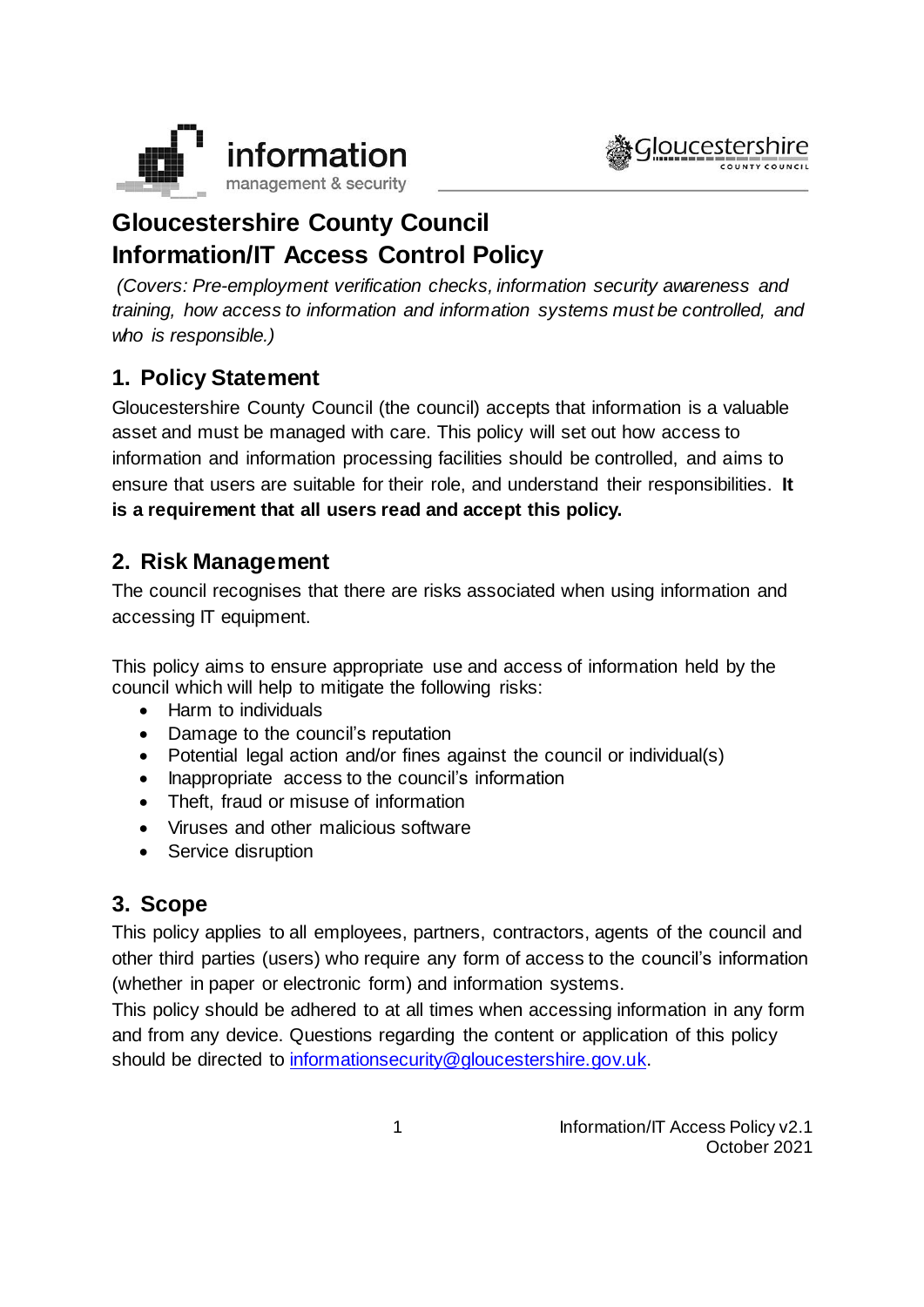# **4. Applying this policy**

The council will:

- Put in place pre-employment verification checks that must be undertaken before individuals are authorised to access the council's information systems.
- Put in place processes to ensure user access to information systems is controlled, properly authorised, and promptly removed when the need for access ends.

Ensure that users are trained to use information systems securely.

### **Recruitment**

All [recruitment](https://staffnet.gloucestershire.gov.uk/recruitment/) must be undertaken in accordance with the council's recruitment processes [and standards.](https://staffnet.gloucestershire.gov.uk/recruitment/) These embody the Government's Baseline Personnel Security Standard (guidelines for the effective screening of personnel). Recruitment checks must be applied to all potential employees, and to all others (e.g. technical support and temporary staff) that have access to the council's information systems or any copies of the contents of those information systems (e.g. backup tapes, printouts, test data-sets).

### **Security Awareness and Training**

All users must receive appropriate information security awareness training and regular updates on legislation and council policies and procedures relevant to their role (users' first point of contact is their line manager). Throughout their period of access to information or information systems users must be trained and equipped to use systems securely.

### **Access to Information Systems by contractors and third parties**

Access to information systems must be controlled in accordance with the Council's [Information Security & Handling Standards for Contractors](https://www.gloucestershire.gov.uk/media/2107269/information-security-and-handling-standards-for-contractors-policy-v1-1.pdf) policy

Information systems must have appropriate user access profiles to limit users' access to information based on their role, access must (as far as is practical) be the minimum needed for the users' role, and must be regularly reviewed to ensure it remains appropriate. To ensure the continuing security of information and information systems, users' access to the council's information (i.e. both electronic and manual) must be properly authorised and promptly removed when no longer needed due to change of role or termination of employment (e.g. resignation, suspension, or the end of a contract or project).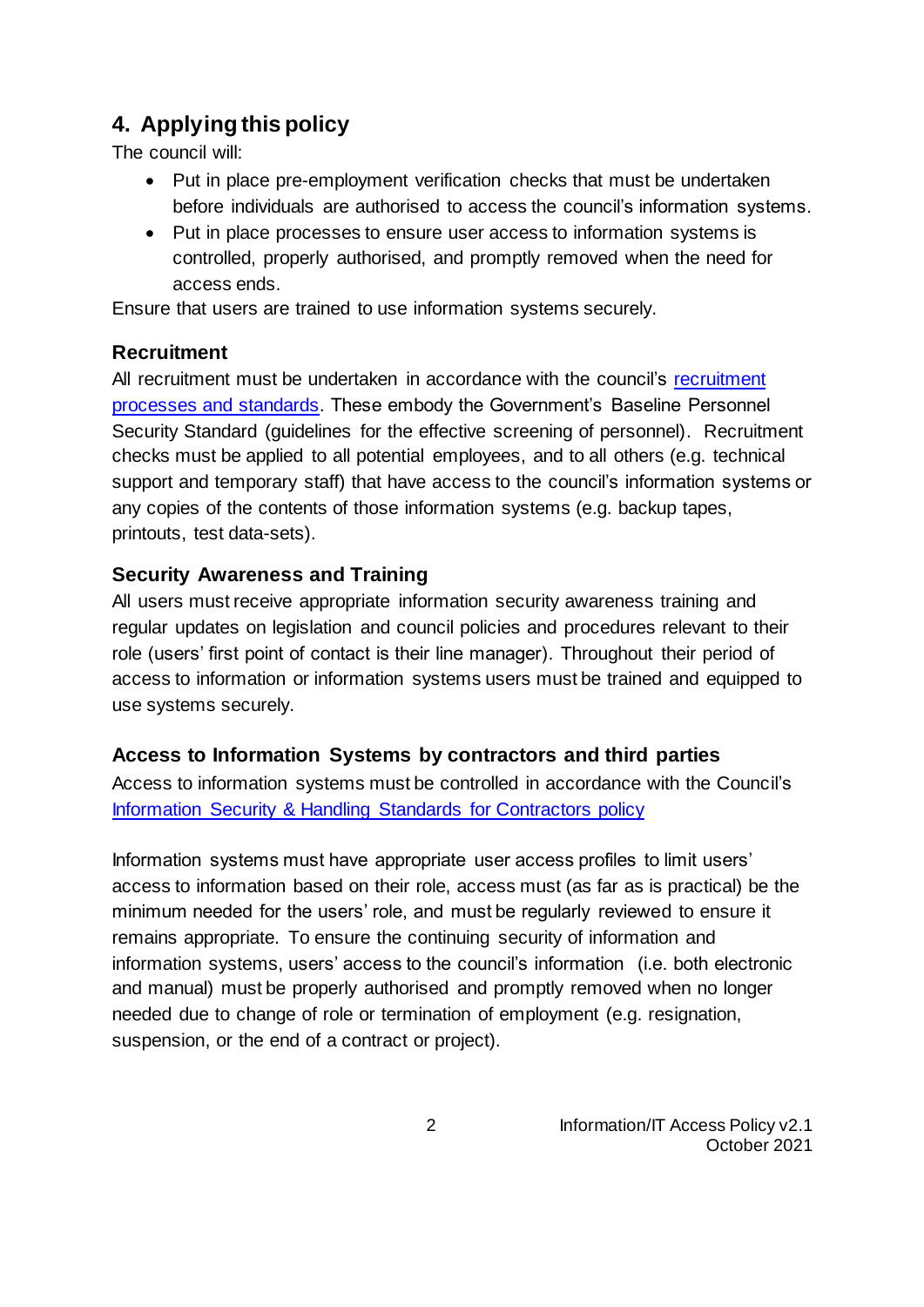Unique user ids and passwords must be used that enable users to be linked to and held responsible for their actions. Use of group/generic user ids must only be permitted where they are necessary for business or operational reasons, these must be documented and where necessary additional controls implemented to maintain accountability.

Passwords must be issued to users in a secure manner, and procedures should be established to verify user identity before providing a new, replacement, or temporary password.

#### **Authentication of External Connections**

Remote access to the council's information must be secured by two factor authentication, consisting of a username and password, and a code either via a token, text or a mobile application. Further information is available through the [ICT](https://staffnet.gloucestershire.gov.uk/internal-services/the-ict-service/apply-for-network-access/)  [Service.](https://staffnet.gloucestershire.gov.uk/internal-services/the-ict-service/apply-for-network-access/) External access to the council's information for staff, partners, contractors, agents or other third parties must be via the council's Remote Access Gateway (Netscaler). Where there is a business need for remote access, applications should be made through the ICT [Service Now](https://gcc.service-now.com/) portal. Additional requirements that apply when working remotely are covered by the [ICT Equipment Policy.](https://www.gloucestershire.gov.uk/media/2086280/ict-equipment-policy-v11.pdf)

Where partners, contractors, agents or other third parties are allowed access to council information then all the considerations of the council's Information Security policies (which can be found at [Information Management and Security Policies\)](http://www.gloucestershire.gov.uk/council-and-democracy/strategies-plans-policies/information-management-and-security-policies/) apply to them.

### **5. Responsibilities HR Responsibility**

HR is responsible for ensuring that the recruitment checks required by legislation and statutory bodies are incorporated into the council's recruitment and selection process for all potential employees. HR will review recruitment checks with relevant service areas to ensure this is maintained and updated.

#### **User responsibility**

All users are bound by the council's [Code of Conduct for Employees](https://staffnet.gloucestershire.gov.uk/employee-information-and-support/code-of-conduct-for-employees/) to maintain the confidentiality of the information they access; and must not use the information for unauthorised purposes.

> 3 Information/IT Access Policy v2.1 October 2021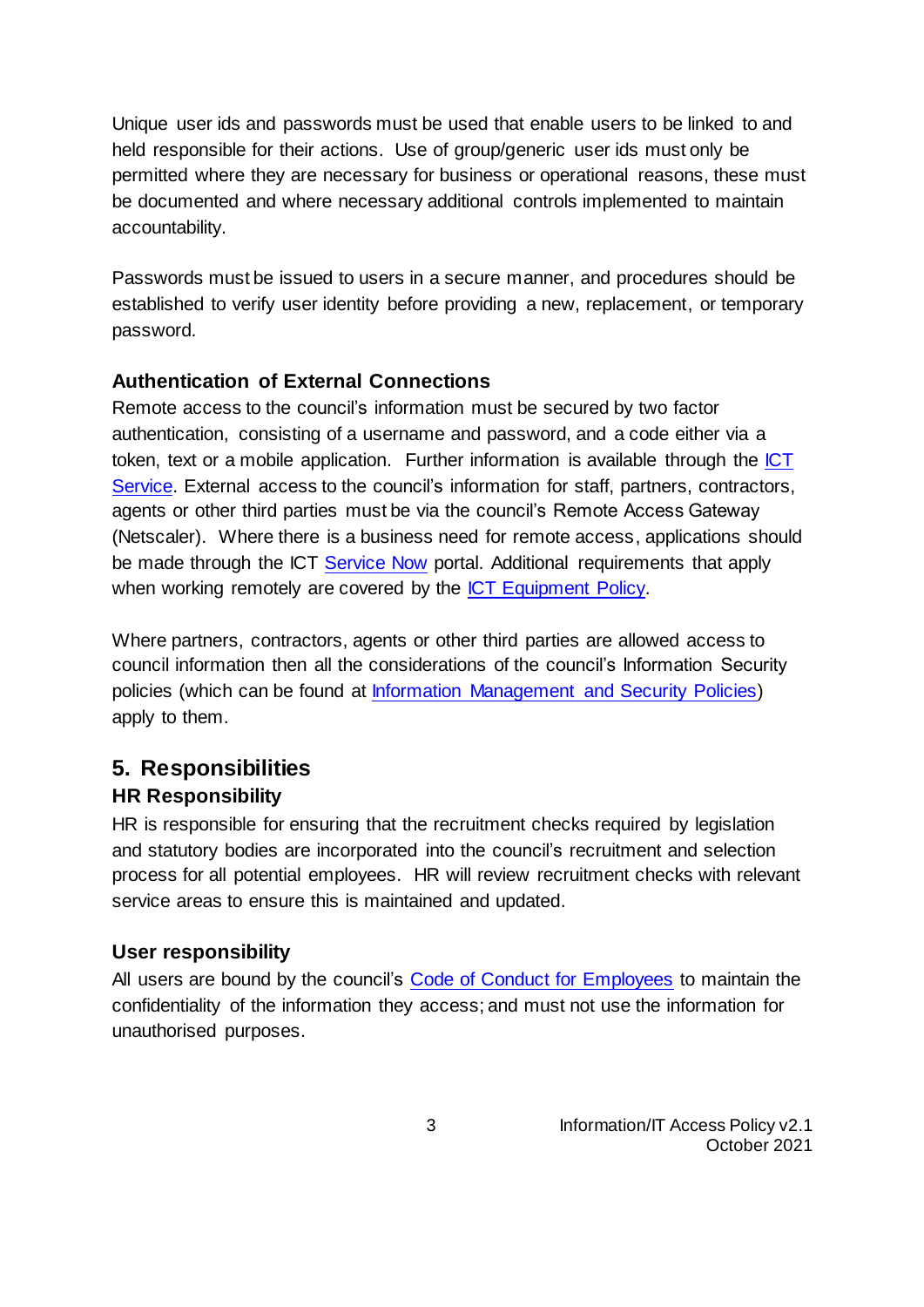Users must:

- Take time to read and understand the council's information security policies which can be found [Information Management and Security Policies](http://www.gloucestershire.gov.uk/council-and-democracy/strategies-plans-policies/information-management-and-security-policies/), and adhere to these policies at all times.
- Undertake and apply information security training made available to them.
- Access [personal or special category \(sensitive\) information](https://staffnet.gloucestershire.gov.uk/internal-services/information-management-service/data-protection-gdpr-what-does-the-law-say/what-are-the-types-of-personal-data/#main) only on a need to know basis i.e. they must access only those records necessary to undertake their work. Accessing other records or accounts for any other purpose may be dealt with under the council's [Performance Management](https://staffnet.gloucestershire.gov.uk/managers/managing-your-team/performance-management-capability/) Capability [Procedure](https://staffnet.gloucestershire.gov.uk/managers/managing-your-team/performance-management-capability/) and in serious cases, may be treated as gross misconduct leading to summary dismissal.
- Follow good security practices in the selection and use of passwords (see the [Passwords](https://staffnet.gloucestershire.gov.uk/information-management-security-governance/how-to-manage-information-and-work-securely/passwords/) guidance on Staffnet for more information), and ensure that their password is only known to and used by them. Any user that suspects their password has been compromised must report the incident to the ICT Service Desk and change all passwords in line with the Password Construction guidelines.
- Leave nothing on display and secure anything that may contain access information such as user id's, or tokens.
- Ensure that when allowing other authorised users/third parties access to their desktop/IT equipment, they do not allow them access to information and systems they are not entitled to view e.g. when using webinars, Jabber or service desk facilities
- Ensure that any PC or other device they are using is locked or logged out when left unattended.
- Ensure that paper documents containing personal or special category [\(sensitive\) information](https://staffnet.gloucestershire.gov.uk/internal-services/information-management-service/data-protection-gdpr-what-does-the-law-say/what-are-the-types-of-personal-data/#main) are stored securely in line with the council's [Information Protection and Handling Standards.](https://www.gloucestershire.gov.uk/media/2091069/information-protection-and-handling-standards-v23.doc)
- Return all information and/or information assets when their employment or contract terminates, and ensure that files and documents (including business information on their P drive or email account) are deleted, archived or transferred to another employee in line with retention schedules requirements and any local agreements that exist. Guidance on [Good management of your](https://staffnet.gloucestershire.gov.uk/internal-services/information-management-service/storing-retrieving-and-disposing-of-data/electronic-records-management-e-storage/managing-your-p-and-s-drives/)  [P drive](https://staffnet.gloucestershire.gov.uk/internal-services/information-management-service/storing-retrieving-and-disposing-of-data/electronic-records-management-e-storage/managing-your-p-and-s-drives/) can be found on Staffnet.
- Report any known or suspected breach of this policy. Details of how to report a breach of the Employee Code of Conduct can be found by clicking on the following link [Code of Conduct breaches.](https://staffnet.gloucestershire.gov.uk/policies-procedures-and-forms/procedures-and-guidance/employee-code-of-conduct/breaches/)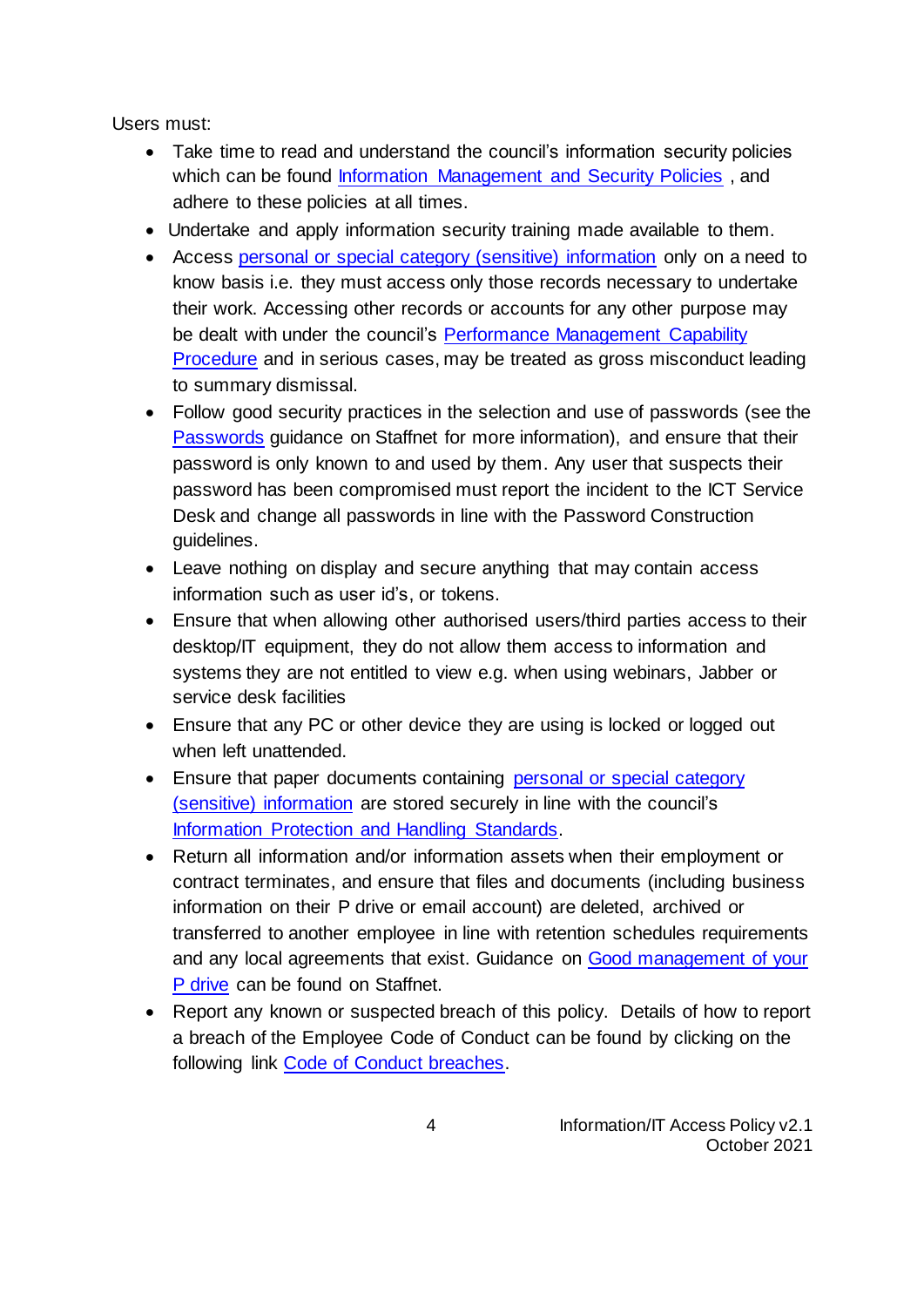• Remote workers shall ensure that the data and systems under their control within their home environment are adequately secured against misuse, loss, theft, and/or damage.

### **Manager's Responsibility**

All managers have a specific responsibility to operate within the boundaries of this policy; to ensure that all users understand their responsibility for information security; and to take action when behaviour falls below requirements.

Managers must ensure that:

- Potential users are recruited in line with the council's recruitment processes which are provided on the HR [Recruitment](https://staffnet.gloucestershire.gov.uk/recruitment/) Staffnet page and that preemployment verification checks (recruitment checks) are undertaken.
- Users are aware of their information security responsibilities and liabilities, and that they must follow the council's information security policies in the course of their work.
- Users are adequately trained and equipped to carry out their role efficiently and securely.
- Information security communications are effectively cascaded to all staff, partners, contractors, agents and other third parties.
- Information security requirements are specified in partnership agreements and third party contracts, see the [Information management and security in](https://staffnet.gloucestershire.gov.uk/internal-services/information-management-service/information-management-and-security-in-contracts/)  [contracts](https://staffnet.gloucestershire.gov.uk/internal-services/information-management-service/information-management-and-security-in-contracts/) page on Staffnet.
- New users, role changes, and leavers are promptly processed in accordance with the procedure for corporate systems on the SAP e-form's manager's checklist, and any local process implemented by Information Asset Owners.
- They authorise access to information/IT systems that restricts the users' access to the minimum needed to carry out their role, and regularly review access to ensure it remains appropriate.
- The [ICT Service Desk](https://staffnet.gloucestershire.gov.uk/internal-services/the-ict-service/other-ict-services/contact-the-ict-service/) is promptly notified of an employee's suspension so that their network access (including remote access) can be disabled.
- Users return all of the council's assets in their possession upon termination of their employment, contract or agreement (including information in any format e.g. electronic or paper, and devices such as laptops, mobile phones and tablets).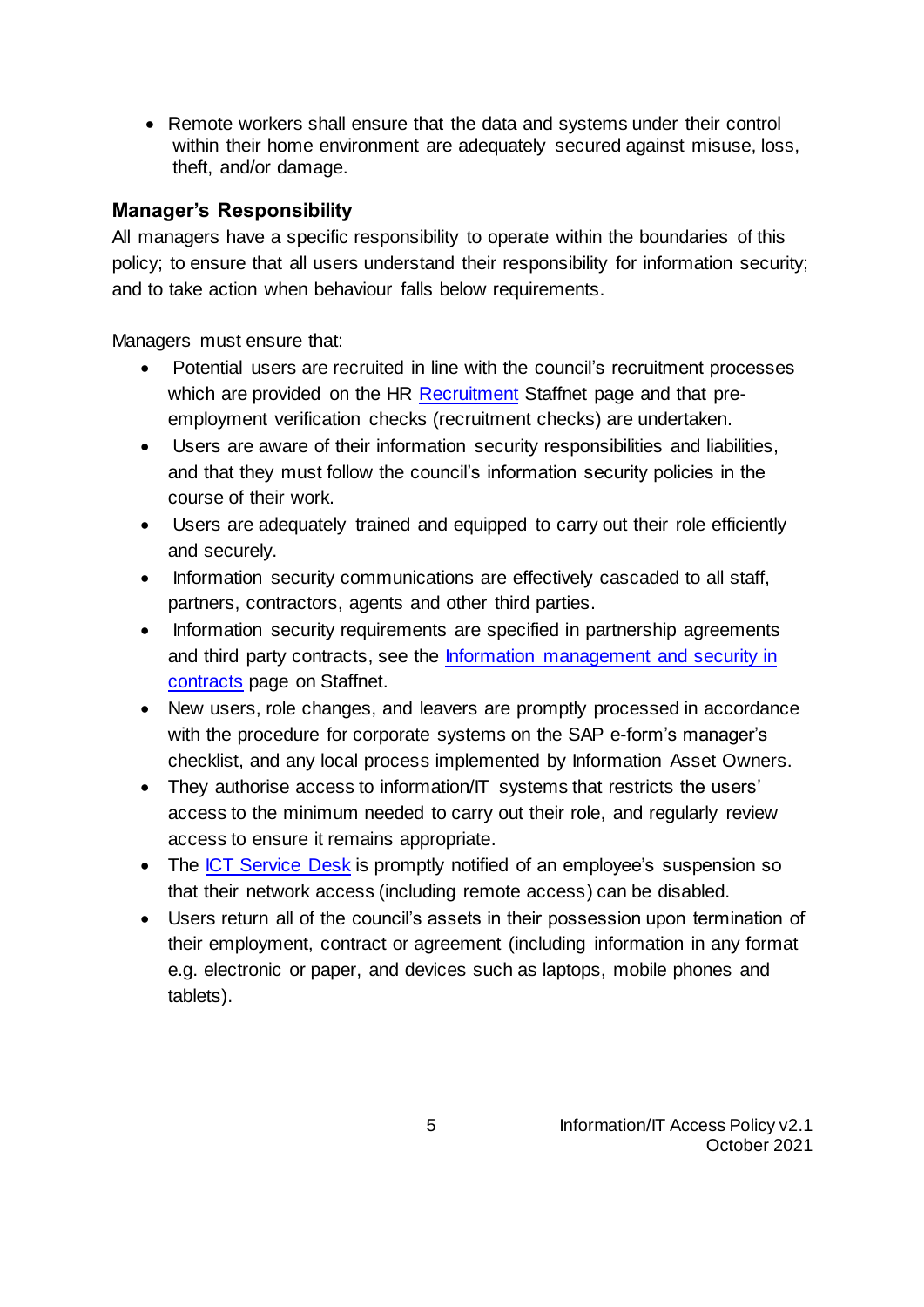### **Information Asset Owners Responsibility**

Information Asset Owners are responsible for putting in place formal procedures to control the allocation of access rights to information and systems. This should include:

- Understanding and addressing risks to the information asset, and ensuring appropriate security measures are in place to protect the information, based on the content and impact of disclosure.
- Designing and implementing appropriate user access profiles for information systems using standard profiles for common jobs (e.g. system administrator, manager, clerk, social worker etc.), designed to ensure that as far as possible users' access to information is limited to that needed for their role.
- Designing and implementing a process for user registration and management that requires line management authorisation for user access to information and IT systems, and includes using unique user id's and passwords to ensure that users are linked to and accountable for their actions.
- Ensuring that the use of privileged accounts (such as system administrator accounts) is restricted to users who are required to perform such tasks, and is tightly controlled.
- Putting in place processes to ensure that access to information systems remains appropriate for the users' role, and facilitating changes in respect of new users, role changes, and employment termination or suspension.
- Ensuring system users receive appropriate training to enable them to protect information and use the system securely.
- Ensuring that reported security incidents or concerns are investigated, addressed and appropriate action taken to prevent reoccurrence.
- Ensuring that systems are configured in accordance with the [Information](https://www.gloucestershire.gov.uk/media/2107269/information-security-and-handling-standards-for-contractors-policy-v1-1.pdf)  [Security & Handling Standards for Contractors policy](https://www.gloucestershire.gov.uk/media/2107269/information-security-and-handling-standards-for-contractors-policy-v1-1.pdf)

Help and Guidance for Information Asset Owners and access to the Information Asset Register is available on Staffnet at: [Information Asset Owners](https://staffnet.gloucestershire.gov.uk/internal-services/information-management-service/information-asset-owners-iao-help-guidance/)

## **ICT Responsibility**

ICT will:

- Provide technical security advice and support
- Develop relevant policies, procedures and guidelines in conjunction with the Information Management Service
- Implement and administer appropriate technical security controls
- Maintain accreditation with PSN and Cyber Essentials Plus

 6 Information/IT Access Policy v2.1 October 2021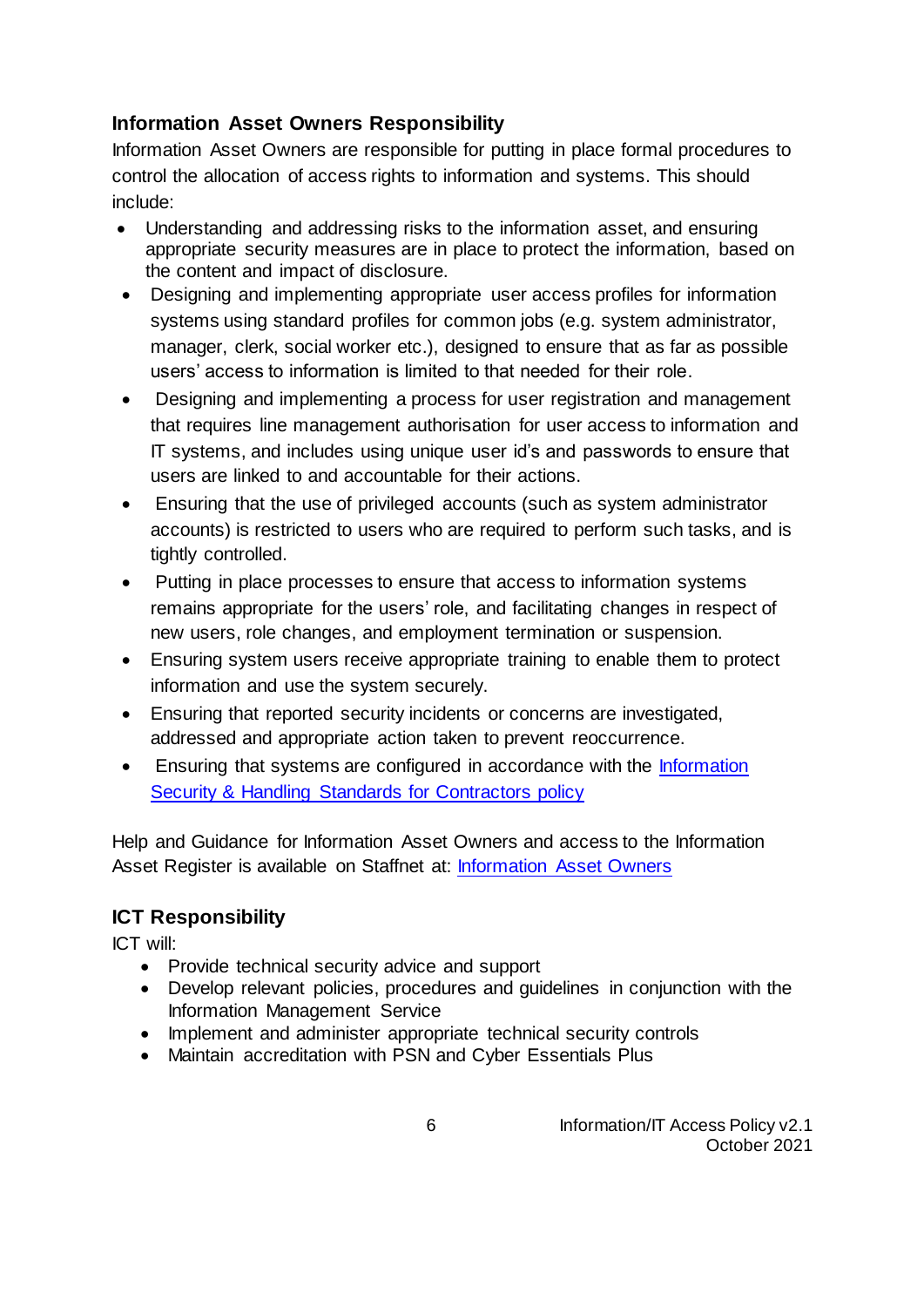• Maintain evidence of data protection compliance by carrying out system audit exercises and ensuring the system access policy is adhered to via a system access form for all new users.

# **6. Policy Compliance**

All employees, and anyone who delivers services on the council's behalf e.g. contractors, partners, agents or other third parties with access to the council's information assets have a responsibility to comply with this policy which can be found at [Information Management and Security Policies,](http://www.gloucestershire.gov.uk/extra/information-management-policies) and to promptly report any suspected or observed security breach; further details are provided at [Information](https://staffnet.gloucestershire.gov.uk/internal-services/information-management-service/information-security-incidents/)  [security incident or concern -](https://staffnet.gloucestershire.gov.uk/internal-services/information-management-service/information-security-incidents/) what should you do?.

Security breaches that result from a deliberate or negligent disregard of any security policy requirements may, in the council's absolute discretion, result in disciplinary action being taken against that employee. In the event that breaches arise from the deliberate or negligent disregard of the council's security policy requirements by a user who is not a direct employee of the council, the council shall take such punitive action against that user and/or their employer as the council in its absolute discretion deems appropriate.

The council may, in its absolute discretion refer the matter of any breach of its security policy requirements to the police for investigation and (if appropriate) the instigation of criminal proceedings if in its reasonable opinion such a breach has or is likely to lead to the commissioning of a criminal offence.

If you don't understand the implications of this policy or how it applies to you please contact the following for advice: Information Management Service on 01452 42(5812) or [informationsecurity@gloucestershire.gov.uk.](mailto:informationsecurity@gloucestershire.gov.uk)

# **7. References**

This policy and other related information security policies, standards and procedures can be found at [Information Management and Security Policies](http://www.gloucestershire.gov.uk/extra/information-management-policies)

# **8. Policy Review**

This policy will be reviewed as it is deemed appropriate, but no less frequently than every 3 years.

> 7 Information/IT Access Policy v2.1 October 2021